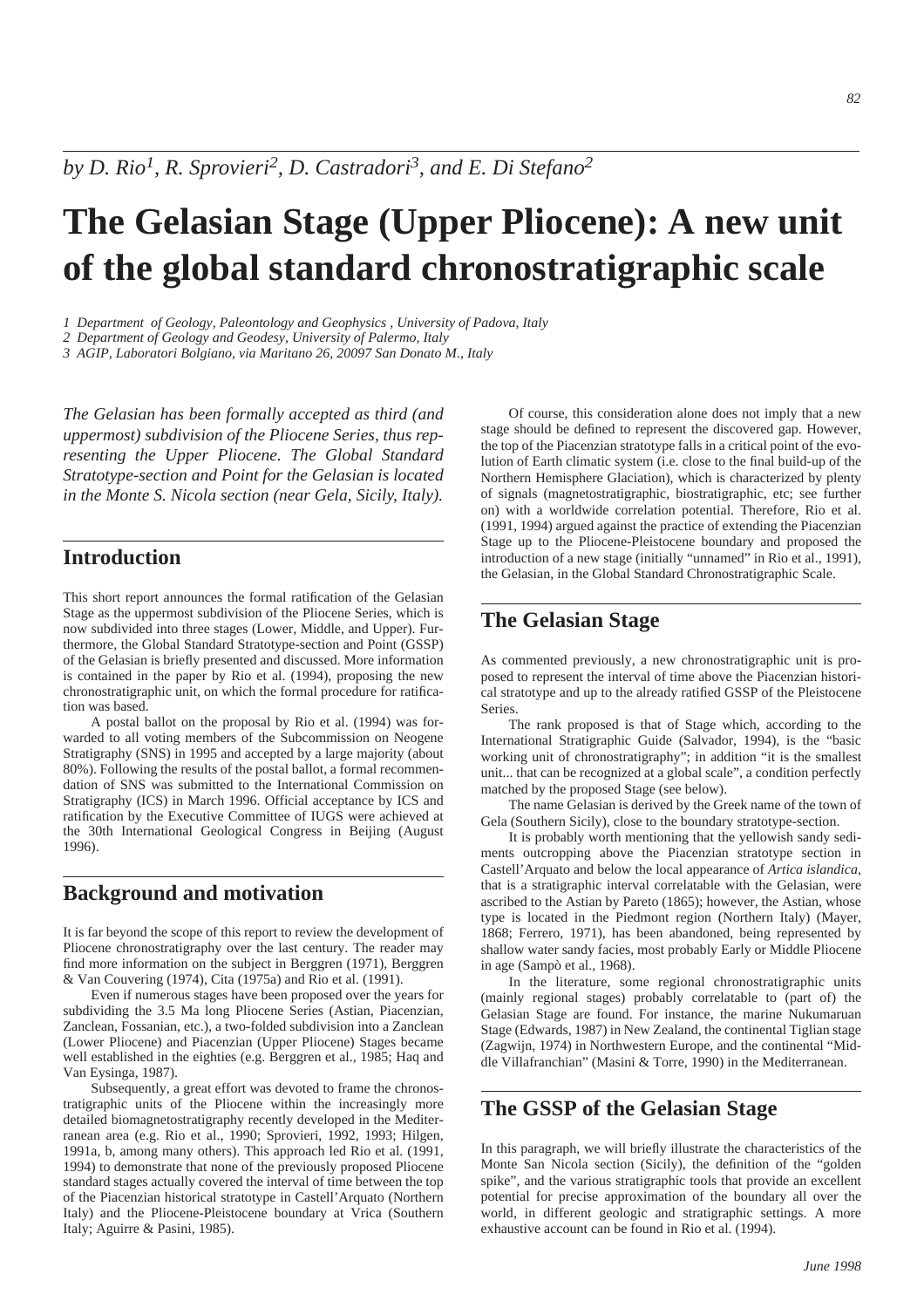



*Figure 2 Pictures of the Gelasian Stratotype section. In the lower right side, the arrow indicates the base of the marly layer overlying sapropel MPRS.*

It is worth mentioning that another section was considered as candidate for the location of the base of the Gelasian Stage, that is the Singa section (Calabria, Southern Italy). Both sections have been thoroughly studied and well constrained in time (Channell et al., 1992; Sprovieri, 1992, 1993; Zijderveld et al., 1991; Lourens et al., 1992), but outcropping and accessibility conditions are better at Monte San Nicola, that was thus preferred.

## **The section**

## *Location*

The section outcrops in the badlands ("calanchi") on the southern slope of the Monte San Nicola, some 10 km to the N-NW of the town of Gela (Caltanissetta province, Sicily) (Figure 1 and 2). The area is represented on the Carta Topografica d'Italia at 1:25000 Foglio 272, II NO (Ponte Olivo). The section can be reached, also by car, following a path which starts from the main road 191 between km 19 and 20 and leads to an old, little farm from which, crossing a small field by feet, the top of the section is easily reached.

#### *The stratigraphic succession*

The 161 m of the Plio-Pleistocene succession of the Monte San Nicola section were deposited on a piggy-back basin located on the so-called Gela Nappe (Argnani, 1987). They rest on sediments of the Numidian Flysch Formation (Oligocene-Lower Miocene; Gela Nappe). The Plio-Pleistocene strata dip 5-10<sup>o</sup> to the E and are unaffected by tectonic disturbances in the critical interval for the definition of the boundary. The depositional environment, at least for the boundary interval, is inferred to be a slope-basin setting with a water depth ranging from 500 to 1000 m (Rio et al., 1994, and references therein).

The lower 36 m are constituted by rhythmically bedded marls and limestones of the Trubi Formation (Cita and Gartner, 1973),

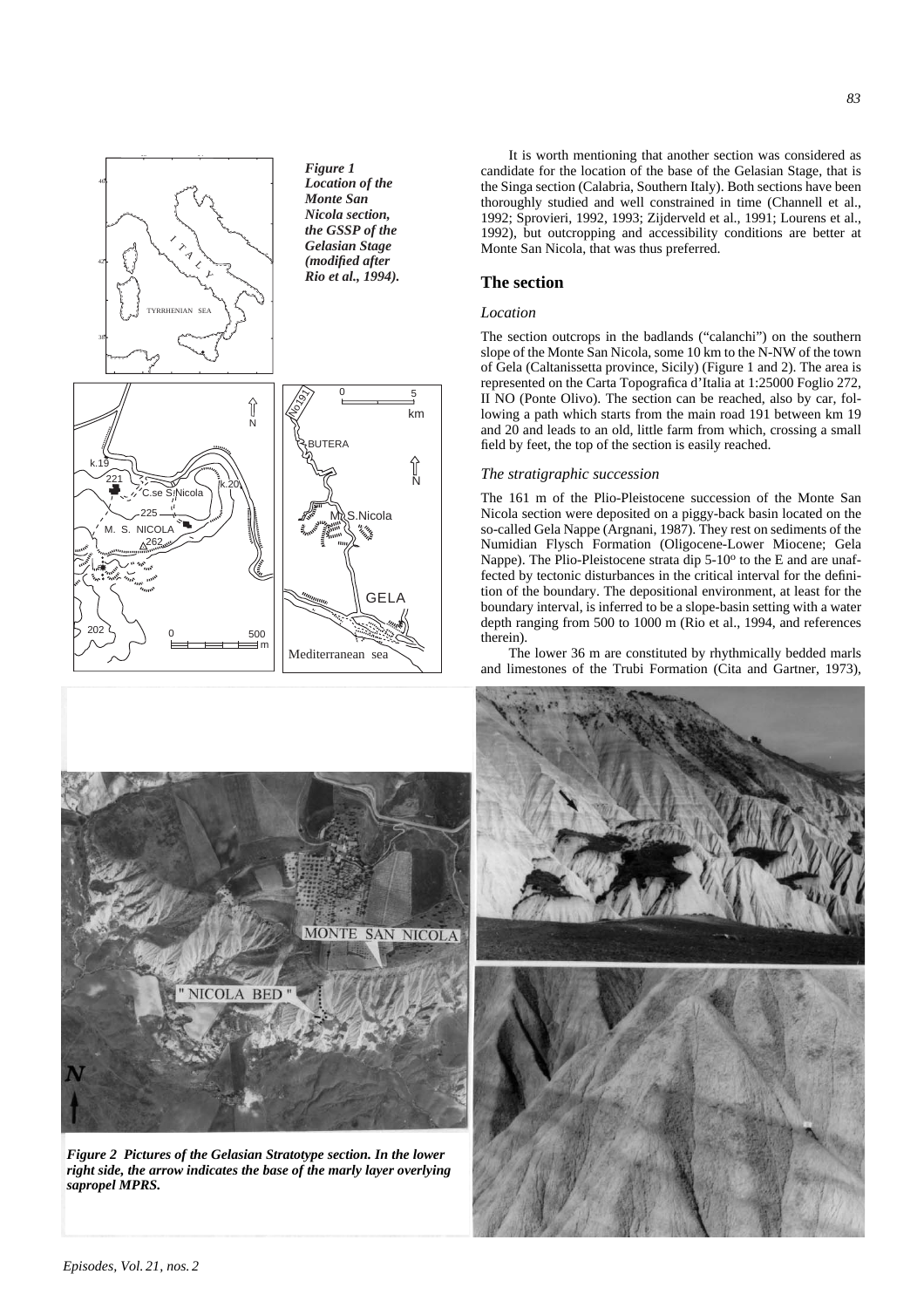transitionally grading upward into the marly-silty Monte Narbone Formation. The latter is characterized by brownish-red laminated intervals ("sapropels" of Hilgen, 1991a, b and Lourens et al., 1992) and by brownish non-laminated manganesiferous levels. Both are important for regional correlations; the "sapropels" have been demonstrated by Hilgen (1991a, b) to be an important tool for astronomical calibration of the Mediterranean sedimentary record.

The section was first described by Spaak (1983) who studied the planktonic foraminifers. Other studies are those by Bonaduce & Sprovieri (1984) (ostracodes), Driever (1988) (calcareous nannofossils), Channell et al. (1992) (biomagnetostratigraphy and paleoclimatology). Paleoenvironmental and cyclostratigraphic aspects of the section are dealt with in Sprovieri et al. (1986), Bertoldi et al. (1989), and Sprovieri (1992, 1993).

## *Biomagnetostratigraphy, faunistic curve, sapropel stratigraphy*

In the last years, the development of an integrated biostratigraphy (nannofossils and foraminifers), magnetostratigraphy and precise

**LITHO** 

STRATIGRAPHY

MAGNETO

**STRATIGRAPH** 

lithostratigraphy/cyclostratigraphy of the rhythmically bedded sedimentary succession widely outcropping in Sicily and Calabria has resulted in an unprecedented time framework for the Mediterranean Pliocene and Pleistocene (among many others, Rio et al., 1990; Sprovieri, 1992, 1993; Hilgen, 1987, 1991a, b; Zijderveld et al., 1991; Lourens et al., 1992, 1996). This framework permits a precise bed-by-bed correlation of stratigraphic sections even tens or hundreds of kilometers apart, proving or disproving stratigraphic continuity of specific intervals. Besides, it allows a calibration of every single limestone-marl or marl-sapropel couplets of the entire sedimentary record to specific features in the curve of the quasi-periodic oscillations of the Earth's orbital parameters (Hilgen, 1991a, b; Lourens et al., 1996), leading to very precise (few kyrs) astronomical calibration of bioevents, magnetic boundaries and lithological record.

Concerning nannofossil biostratigraphy, the Monte San Nicola section is extended from Zone MNN14-15 to the top of Zone MNN19b (Rio et al., 1990), from Zone NN15 to NN19 (Martini, 1971), and from Zone CN11b to CN13a (Okada and Bukry, 1980). Concerning planktonic foraminifers, the section is extended from



*Figure 3 Summary of main magnetostratigraphic and biostratigraphic data available for the Monte San Nicola section. On the right side, the abundance fluctuations of* **Globigerinoides ruber**, *a surrogate for recognizing oxygen isotope stages (see text for further explanation) (after Rio et al., 1994).*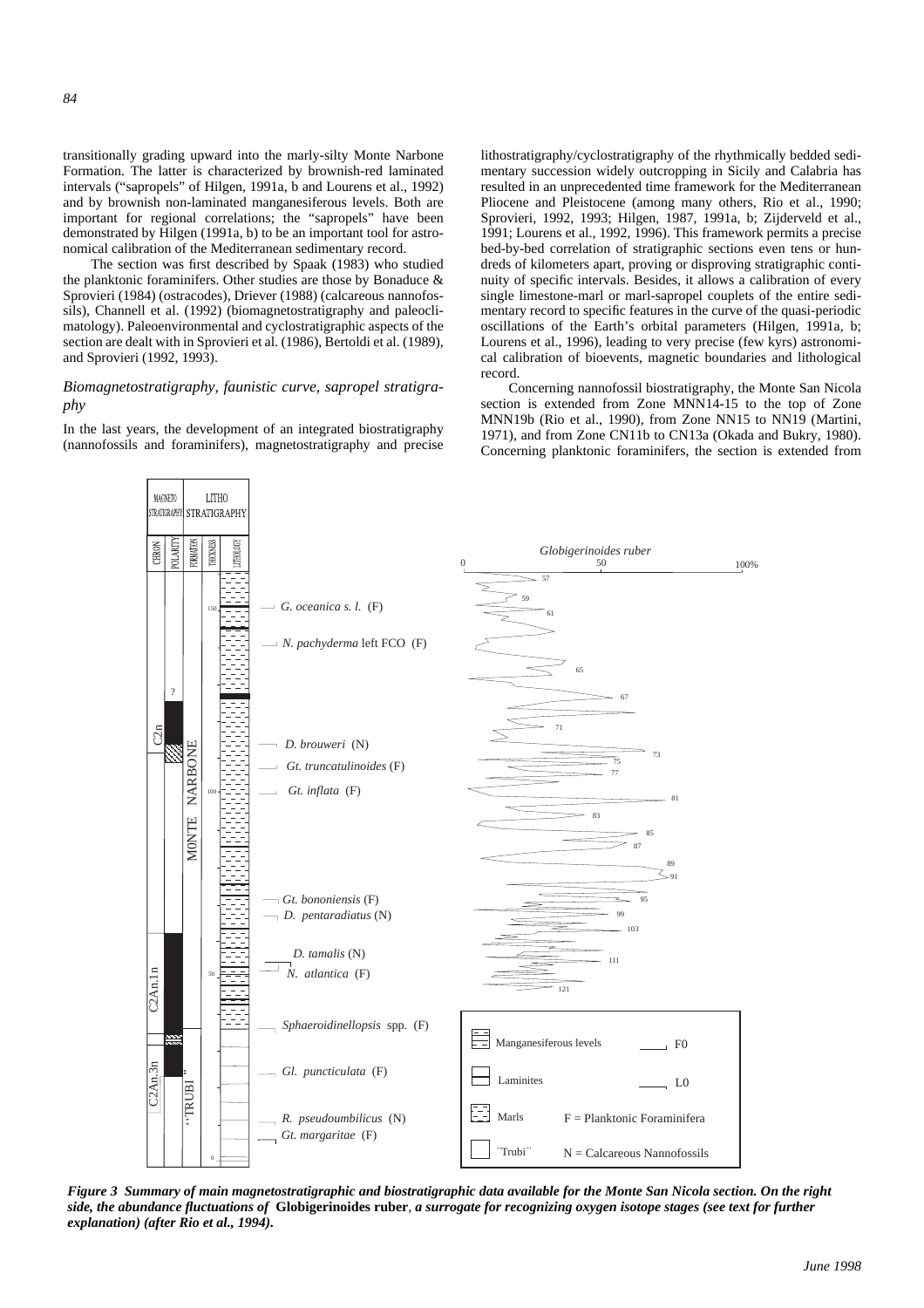

*Figure 4 Correlation of different stratigraphic sections across the Piacenzian/Gelasian boundary from Northern Italy, to Calabria and Sicily, showing the high correlation potential of this chronostratigraphic boundary (after Rio et al., 1994).*

Zone MPl3 to the *Globigerina cariacoensis* Zone (Cita, 1973, 1975b, emended by Sprovieri, 1992), and from Zone N19 to N21 (Blow, 1969) (Figure 3).

From a magnetostratigraphic point of view, the section spans the interval from the upper part of the Gilbert Chron (C2Ar of Cande & Kent, 1992, 1995) to the Matuyama Chron above the Olduvai Subchron (C1r). The Gauss/Matuyama boundary is clearly detectable and precisely located (Channell et al., 1992) (Figure 3).

Abundance fluctuations of *Globigerinoides ruber*, a surrogate for recognizing oxygen isotopic stages (Sprovieri, 1993; see also Ruddimann et al., 1989, Lourens et al., 1992), allow the recognition in the Monte San Nicola section of all isotopic stages from 116 to 56 of Raymo et al. (1989) (Figure 3).

In the interval critical for the definition of the base of the Gelasian Stage, a cluster of six sapropels or manganesiferous levels is recognized and correlated to coeval sections in Sicily (Punta Piccola), Calabria (Singa) and even Northern Italy (Val Marecchia). The single sapropels of this cluster (cluster "A" of Verhallen, 1987) have been coded by Hilgen (1991b) as Mediterranean Precession Related Sapropels (MPRS) and tightly linked, as already discussed, to the corresponding precessional cycle. One of this sapropel is selected as lithologic marker for the location of the "golden spike" (see below).

Based on all the evidences listed above, it can be confidently assumed that the Monte San Nicola section is remarkably complete in a thick stratigraphic interval straddling the selected boundary.

## **The boundary ("golden spike")**

#### *Definition and age*

The base of the marly layer overlying sapropel MPRS 250, located at 62 m in the Monte San Nicola section, is the defined base of the Gelasian Stage (Middle Pliocene-Upper Pliocene boundary) (Figure 3 and Figure 4, right side).

The astrochronological age of sapropel MPRS 250 (mid-point), corresponding to precessional cycle 250 from the present, is 2.588 Ma (Lourens et al., 1996), which can be assumed as the age of the boundary.

#### *Correlation tools*

The base of the Gelasian corresponds to isotopic stage 103 of Raymo et al. (1989), predating by about 60 kyrs the prominent cold stage 100, often referred to as final build-up of Northern Hemisphere Glaciation. This major climatic threshold is also witnessed by increase in ice rafted detritus in northern latitude oceanic sediments (Raymo et al., 1989), change in vegetation distribution patterns (Tiglian-Pretiglian boundary of Zagwijn, 1974; Arquatian phase of Lona, 1962), the beginning of loess sedimentation in China (Kukla & An, 1989) and migratory events in the continental vertebrate fauna (the elephant-Equus event in the Eurasian region; Lindsay et al., 1980; Azzaroli et al., 1988 and references therein).

The Gauss/Matuyama boundary, located about 1 m (20 kyrs) below the "golden spike", is a very good approximation of the base of the Gelasian outside the stratotype section.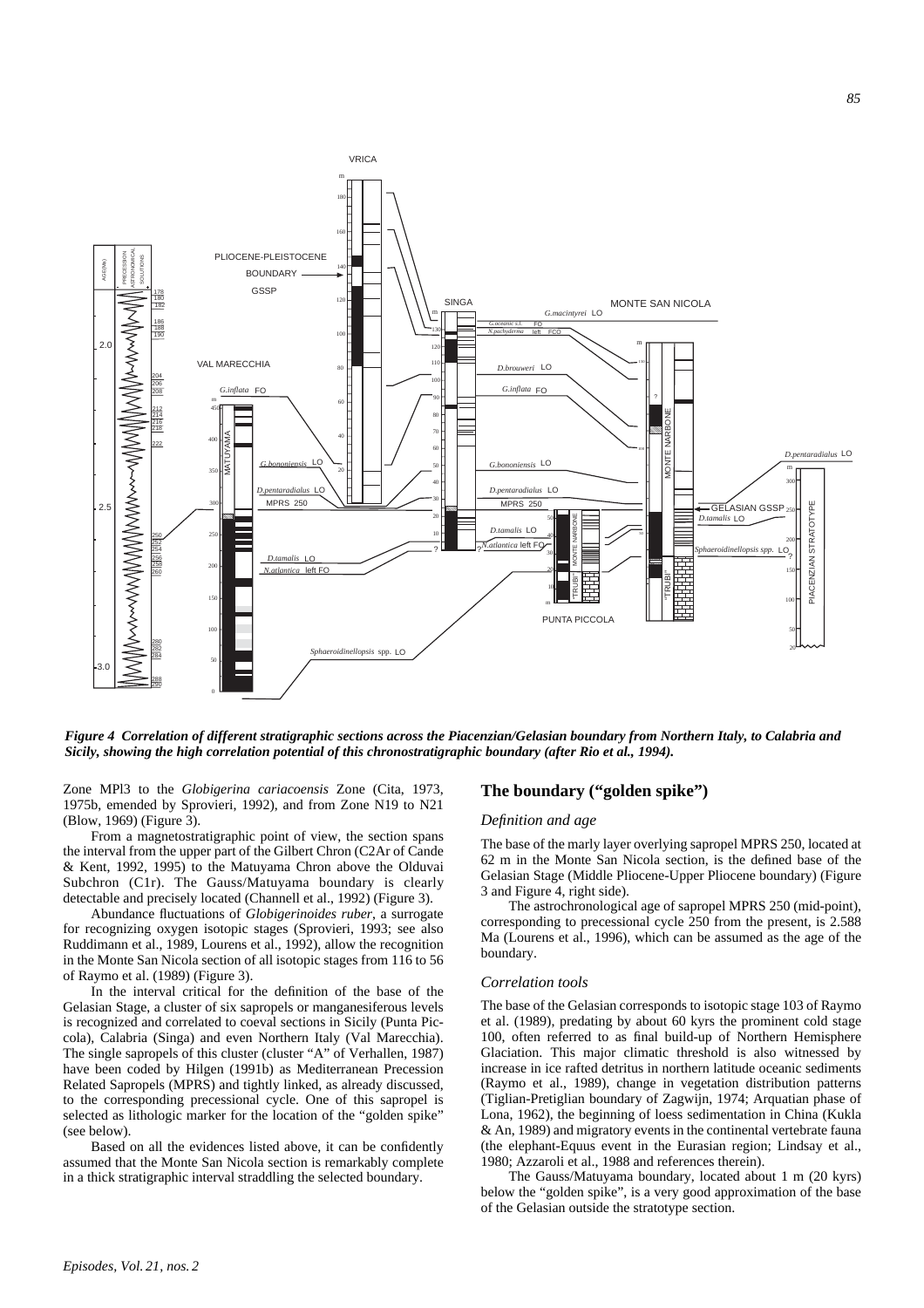From a biostratigraphic point of view, the extinction level (LO) of the nannofossils *Discoaster pentaradiatus* and *D. surculus* occur in most low- and mid-latitude areas close to isotopic stages 99, that is some 80 kyrs above the boundary. In the Mediterranean and North Atlantic the LO of the foraminifer *Globorotalia bononiensis* (or *G*. *puncticulata* of some authors) is recorded in stage 96, i.e. some 140 kyrs above the boundary. The LO of the radiolaria *Stichocorys peregrina*, coincident with the base of the *Pterocanium prismaticum* Zone, approximates the Gauss-Matuyama boundary (Sanfilippo et al., 1985). The first occurrence of the diatom *Nitzschia joussaea* in low-latitudes and the LO of *Denticulopsis kamtschatica* in the North Pacific mid- and high-latitudes approximate the Gauss-Matuyama boundary (Barron, 1985).

# **Conclusion**

The introduction of the Gelasian Stage (Upper Pliocene) and the formal definition of its base mark an important step towards the compilation of the Global Standard Chronostratigraphic Scale of the Neogene, which now include a three-folded Pliocene Series. In this issue, we also report on the acceptance and ratification of the base of the underlying Piacenzian Stage (Middle Pliocene).

The definition of the base of the Zanclean Stage (Lower Pliocene) is one of the major goals of SNS in the next few months: we hope to report on this important achievement soon.

#### **References**

- Aguirre, E, and Pasini, G, 1985, The Pliocene-Pleistocene Boundary: Episodes, v. 8, pp. 116–120.
- Argnani, A, 1987, The Gela nappe: evidence of accretionary melange in the Maghrebian foredeep of Sicily: Mem. Soc. Geol. It., v. 38, pp. 419–428.
- Azzaroli, A, De Giuli, C, Ficcarelli, G, and Torre, D, 1988, Late Pliocene to Early Pleistocene Mammal in Eurasia: faunal succession and dispersal event: Palaeogeogr. Palaeoclim. Palaeoecol., v. 66, pp. 77–100.
- Barron, J A, 1985, Miocene to Holocene planktic diatoms, in Bolli, H M, Saunders, J B e Perch-Nielsen, K (eds.): Plankton Stratigraphy, pp. 763–809.
- Berggren, W A, and Van Couvering, J A, 1974, The late Neogene: Palaeogeogr. Palaeoclim. Palaeoecol., v. 16, pp. 1–215.
- Berggren, W A, 1971, Tertiary boundaries and correlations, *in* Funnell R.M.S. and Riedel W.R. (eds.), The Micropaleontology of oceans: Cambridge Univ. Press, pp. 693–809.
- Berggren, W A, Kent, D V, and Van Couvering, J A, 1985, The Neogene: Part 2. Neogene geochronology and chronostratigraphy, *in* Snelling, N J (ed.), Geochronology and the Geologic Record: Geol. Soc. (London) Spec. Pap., pp. 211–260.
- Berggren, W A, Kent, D V, Swisher III, C C, and Aubry, M-P, 1995, A Revised Cenozoic Geochronology and Chronostratigraphy, *in* Berggren, W A, Kent, D V, and Hardenbol, J (eds.), Geochronology, Time Scales and Global Stratigraphic Correlations: A Unified Temporal Framework for an Historical Geology: SEPM Spec. Publ. 54, pp. 129–212.
- Bertoldi, R, Rio, D, and Thunell, R, 1989, Pliocene-Pleistocene vegetational and climatic evolution of the south-central Mediterranean: Palaeogeogr. Palaeoclim. Palaeoecol., v. 72, pp. 263-275.
- Blow, W H, 1969, Late Middle Eocene to Recent planktonic foraminiferal biostratigraphy: Proc. I Intern. Conf. Plankt. Microf., Geneva 1967, v. 1, pp. 199–421.
- Bonaduce, G, and Sprovieri, R, 1984, The appearance of Cyteropteron testudo Sars (Crustacea: Ostracoda) is a Pliocene event. Evidence from a Sicilian sequence (Italy): Boll. Soc. Paleont. It., v. 23, pp. 131–136.
- Cande, S C, and Kent, D V, 1992, A New Geomagnetic Polarity Time Scale for the Late Cretaceous and Cenozoic: Journ. Geophys. Research, v. 97, pp. 13,917–13,951.
- Cande, S C, and Kent, D V, 1995, Revised calibration of the geomagnetic polarity time scale for the late Cretaceous and Cenozoic: Journ. Geophys. Res., v. 100: 6093–6095.
- Channell, J, Di Stefano, E, and Sprovieri, R, 1992, Calcareous Plankton Biostratigraphy, Magnetostratigraphy and Paleoclimatic History of the Plio-Pleistocene Monte San Nicola Section (Southern Sicily), Boll. Soc. Paleont. It., v. 31, pp. 351–382.
- Cita, M B, and Gartner, S, 1973, Studi sul Pliocene e sugli strati di passaggio dal Miocene al Pliocene. IV. The stratotype Zanclean, foraminiferal and nannofossil biostratigraphy: Riv. It. Paleont. Strat., v. 79, pp. 503–558.
- Cita, M B, 1973, Pliocene stratigraphy and chronostratigraphy, *in*: Ryan, W.B.F., Hsu, K.J., et al., Init. Rep. of the DSDP, v. 13, pp. 1343–1379.
- Cita, M B, 1975a, The Miocene/Pliocene boundary: History and definition, *in* Saito, T. and Burckle, L.H. (eds.), Late Neogene Epoch Boundaries: New York, Micropaleontology Press, Spec. Publ. 1, pp. 1–30.
- Cita, M B, 1975b, Studi sul Pliocene e sugli strati di passaggio dal Miocene al Pliocene. VII. Planktonic foraminiferal biozonation of the Mediterranean Pliocene deep sea record. A revision: Riv. It. Paleont. Strat., v. 81, pp. 527–544.
- Driever, B W M, 1988. Calcareous nannofossil biostratigraphy and paleoenvironmental interpretation of the Mediterranean Pliocene: Utrecht Micropaleontol. Bull., v. 36, 245 pp.
- Edwards, A R, 1987, An integrated biostratigraphy, magnetostratigraphy and oxygen isotope stratigraphy for the late Neogene of New Zealand: New Zealan Geol. Surv., 76 pp.
- Ferrero, E, 1971, Astian, in Carloni G et al. (eds.), Stratotypes of Mediterranean Neogene Stages: Giorn. Geol., v. 37, pp. 33-40.
- Haq, B U , and Van Eysinga, W M, 1987, Geological Time Table: Elsevier Sc. Publ B. U.
- Hilgen, F J, 1987, Sedimentary rhithms and high-resolution chronostratigraphic correlations in the Mediterranean Pliocene: Newsl. Stratigr., v. 17, pp. 109-127.
- Hilgen, F J, 1991a, Astronomical calibration of Gauss to Matuyama sapropels in the Mediterranean and implication for the Geomagnetic Polarity Time Scale: Earth and Planet. Sci. Lett., v. 104, pp. 226-244.
- Hilgen, F J, 1991b, Extension of the astronomically calibrated (polarity) time scale to the Miocene/Pliocene boundary: Earth and Planet. Sci. Lett., v. 107, pp. 349–368.
- Kukla G, and An, Z, 1989, Loess stratigraphy in central China: Palaeogeogr. Palaeclim. Palaeoecol., v. 72, pp. 203–225.
- Lindsay, E H, Opdyke, N D, and Johnson, N M, 1980, Pliocene dispersal of the horse Equus and late Cenozoic mammalian dispersal event: Nature, v. 287, pp. 135–138.
- Lona, F, 1962, Prime analisi pollinologiche sui depositi terziari-quaternari di Castell'Arquato; reperti di vegetazione da clima freddo sotto le formazioni calcaree a Amphistegina: Boll. Soc. Geol. It., v. 81, pp. 89–91.
- Lourens, L J, Antonarakou, A, Hilgen, F J, Van Hoof, A A M, Vergnaud-Grazzini, C, and Zachariasse, W J, 1996, Evaluation of the Plio-Pleistocene atronomical timescale: Paleoceanography, v. 11, pp. 391–413.
- Lourens, L J, Hilgen, F J, Gudjonsson, L, and Zachariasse, W J, 1992, Late Pliocene to early Pleistocene astronomically forced sea surface productivity and temperature variations in the Mediterranean: Mar. Micropaleontol., v. 19, pp. 49–78.
- Martini, E, 1971, Standard Tertiary and Quaternary calcareous nannoplankton zonation, *in* Farinacci, A (ed.), Proc. II Planktonic Conference, Roma 1970, pp. 739–785.
- Masini, F, and Torre, D, 1990, Large Mammal dispersal events at the beginning of the Late Villafranchian, *in* Lindsay, E H et al. (eds.), European Neogen Mammal Chronology: Plenum Press, pp. 131-138.
- Mayer, C, 1868, Tableau synchronistique des terraines tertiaires supÈrieurs: IV Ed., Manz, Zurich.
- Okada, H, and Bukry, D, 1980, Supplementary modification and introduction of code numbers to the low-latitude coccolith biostratigraphic zonation (Bukry, 1973; 1975): Mar. Micropaleontol., v. 5, pp. 321–325.
- Pareto, M, 1865, Sur les subdivisions que l'on pourrait Ètablir dand les terraines Tertiaires de l'Apennin septentrional: Bull. Soc. Geol. France, v. 22, pp. 210–277.
- Raymo, M E, Ruddiman, W F, Backman, J, Clement, B M, and Martinson, D G, 1989, Late Pliocene variation in northern hemisphere ice sheets and North Atlantic Deep Water circulation: Paleoceanography, v. 4, pp. 413–446.
- Rio, D, Raffi, I, and Villa, G, 1990, Pliocene-Pleistocene calcareous nannofossils distribution patterns in the Western Mediterranean, *in* Kastens, K A, Mascle, J, et al., Proc. ODP, Sci. Results, v. 107, pp. 513–533.
- Rio, D, Sprovieri, R, and Di Stefano, E, 1994, The Gelasian Stage: a proposal of a new chronostratigraphic unit of the Pliocene Series: Riv. It. Paleont. Strat., v. 100, pp. 103–124.
- Rio, D, Sprovieri, R, and Thunell, R, 1991, Pliocene-lower Pleistocene chronostratigraphy: A re-evaluation of Mediterranean type sections: Geol. Soc. Am. Bull., v. 103, pp. 1049–1058.
- Ruddiman, W F, Raymo, M E, Martinson, D G, Clement, B M, and Backman, J, 1989, Pleistocene evolution: northern hemisphere ice sheets and North Atlantic Ocean: Paleoceanogr., v. 4, pp. 353–412.